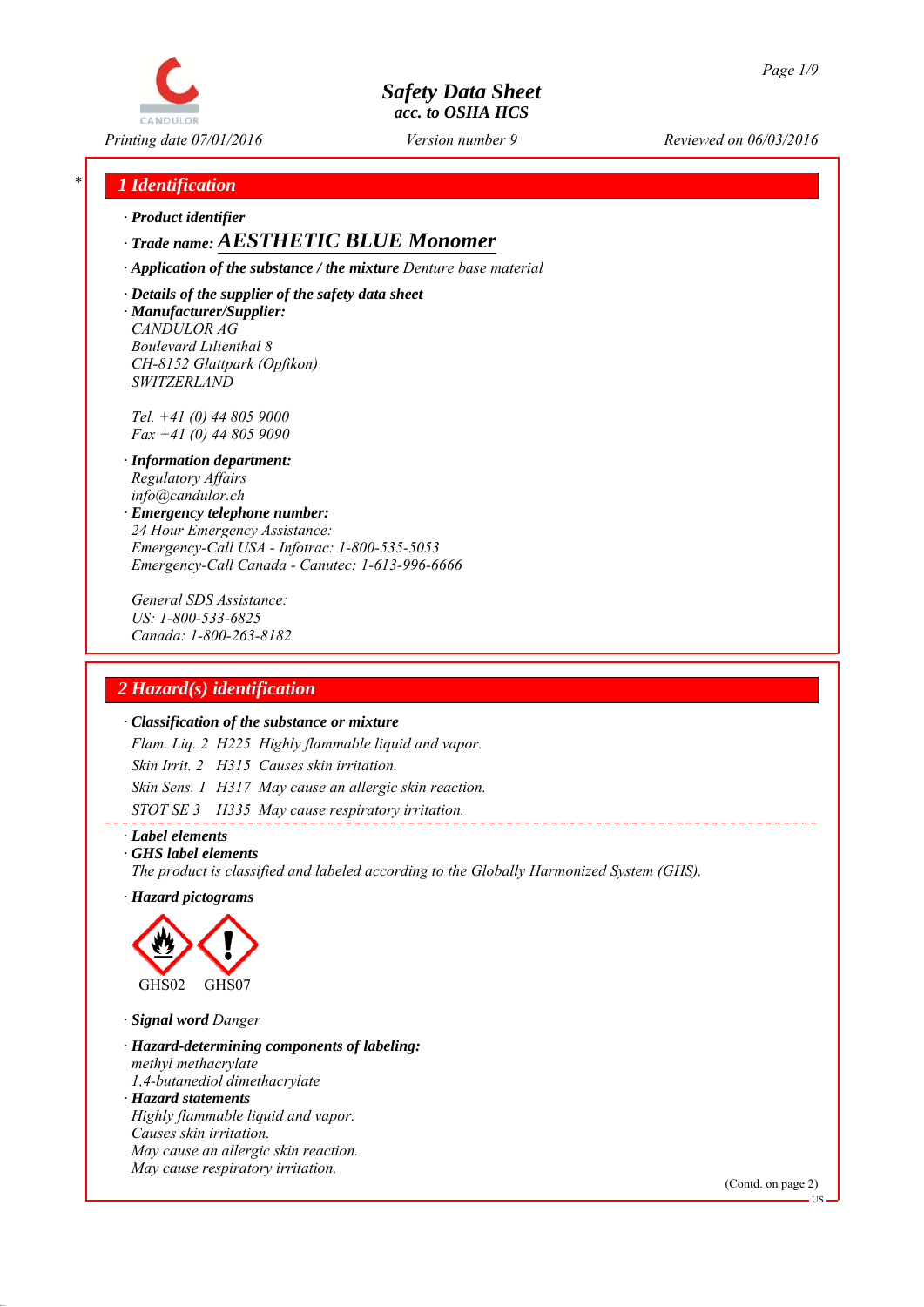*Printing date 07/01/2016 Reviewed on 06/03/2016 Version number 9*

# *Trade name: AESTHETIC BLUE Monomer*

(Contd. of page 1)

*∙ Precautionary statements Keep away from heat/sparks/open flames/hot surfaces. No smoking. Avoid breathing dust/fume/gas/mist/vapors/spray Do not get in eyes, on skin, or on clothing. Wear protective gloves/protective clothing/eye protection/face protection. If on skin (or hair): Take off immediately all contaminated clothing. Rinse skin with water/shower. Dispose of contents/container in accordance with local/regional/national/international regulations.*

*∙ Classification system:*

*∙ NFPA ratings (scale 0 - 4)*

2 3 2 *Health = 2 Fire = 3 Reactivity = 2*

*∙ HMIS-ratings (scale 0 - 4)*

| <b>HEALTH</b> | $\begin{bmatrix} 2 \\ 1 \end{bmatrix}$ Health = 2 |
|---------------|---------------------------------------------------|
| <b>FIRE</b>   | $\boxed{3}$ Fire = 3                              |
|               | REACTIVITY 2 $\big $ Reactivity = 2               |

*∙ Other hazards*

*∙ Results of PBT and vPvB assessment*

- *∙ PBT: Not applicable.*
- *∙ vPvB: Not applicable.*

#### *3 Composition/information on ingredients*

*∙ Chemical characterization: Mixtures*

*∙ Description: Mixture of the substances listed below with nonhazardous additions.*

*∙ Dangerous components:*

| $\triangle AS$ : 80-62-6 | methyl methacrylate                            | 50-100% |
|--------------------------|------------------------------------------------|---------|
|                          | $CAS: 2082-81-7$ 1,4-butanediol dimethacrylate | 10%     |

#### *4 First-aid measures*

- *∙ Description of first aid measures*
- *∙ General information: Immediately remove any clothing soiled by the product.*
- *∙ After inhalation:*
- *Supply fresh air; consult doctor in case of complaints.*
- *In case of unconsciousness place patient stably in side position for transportation.*
- *∙ After skin contact:*
- *Immediately rinse with water.*
- *If skin irritation continues, consult a doctor.*
- *∙ After eye contact: Rinse opened eye for several minutes under running water. Then consult a doctor.*
- *∙ After swallowing:*
- *Rinse out mouth and then drink plenty of water.*
- *Do not induce vomiting; immediately call for medical help.*
- *∙ Information for doctor:*
- *∙ Most important symptoms and effects, both acute and delayed No further relevant information available.*
- *∙ Indication of any immediate medical attention and special treatment needed*
- *No further relevant information available.*

(Contd. on page 3)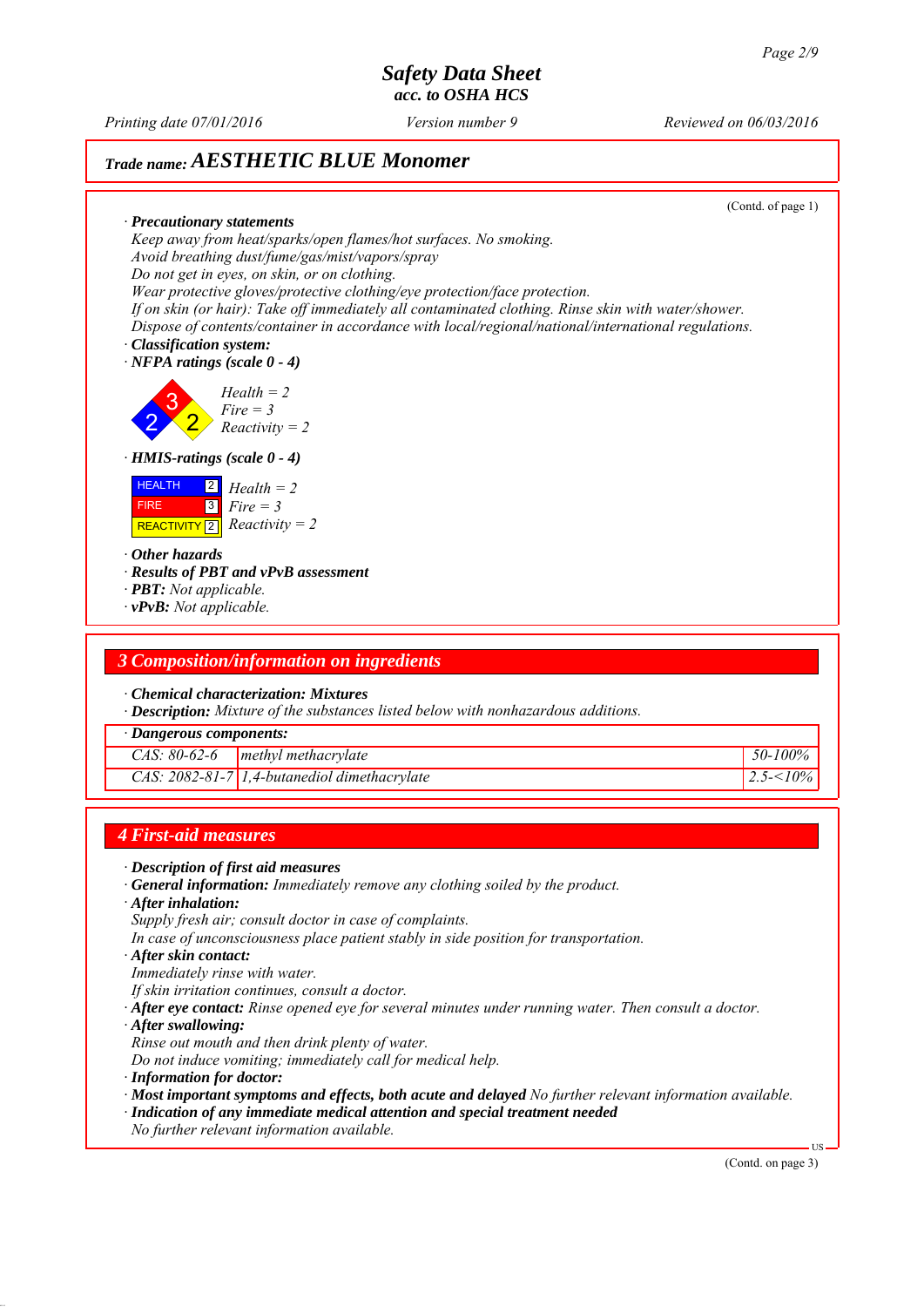*Printing date 07/01/2016 Reviewed on 06/03/2016 Version number 9*

# *Trade name: AESTHETIC BLUE Monomer*

(Contd. of page 2)

#### *5 Fire-fighting measures*

- *∙ Extinguishing media*
- *∙ Suitable extinguishing agents:*
- *CO2, extinguishing powder or water spray. Fight larger fires with water spray or alcohol resistant foam. ∙ For safety reasons unsuitable extinguishing agents: Water with full jet*
- *∙ Special hazards arising from the substance or mixture No further relevant information available.*
- *∙ Advice for firefighters*
- *∙ Protective equipment: No special measures required.*
- *∙ Additional information Cool endangered receptacles with water spray.*

#### *6 Accidental release measures*

- *∙ Personal precautions, protective equipment and emergency procedures Wear protective equipment. Keep unprotected persons away.*
- *∙ Environmental precautions: Do not allow to enter sewers/ surface or ground water.*
- *∙ Methods and material for containment and cleaning up:*
- *Absorb with liquid-binding material (sand, diatomite, acid binders, universal binders, sawdust). Ensure adequate ventilation.*
- *Do not flush with water or aqueous cleansing agents*
- *∙ Reference to other sections*
- *See Section 7 for information on safe handling.*
- *See Section 8 for information on personal protection equipment.*
- *See Section 13 for disposal information.*

### *7 Handling and storage*

#### *∙ Handling:*

- *∙ Precautions for safe handling*
- *Only adequately trained personnel should handle this product. Ensure good ventilation/exhaustion at the workplace. For use in dentistry only.*
- *∙ Information about protection against explosions and fires: Keep ignition sources away - Do not smoke. Protect against electrostatic charges.*
- *∙ Conditions for safe storage, including any incompatibilities*
- *∙ Storage:*
- *∙ Requirements to be met by storerooms and receptacles: Store in a cool location. Store only in the original receptacle.*
- *∙ Information about storage in one common storage facility: Store away from oxidizing agents.*
- *∙ Further information about storage conditions:*
- *Keep receptacle tightly sealed.*
- *Store receptacle in a well ventilated area.*
- *Protect from heat and direct sunlight.*
- *∙ Specific end use(s) No further relevant information available.*

#### *8 Exposure controls/personal protection*

*∙ Additional information about design of technical systems: No further data; see item 7.*

(Contd. on page 4)

**HS**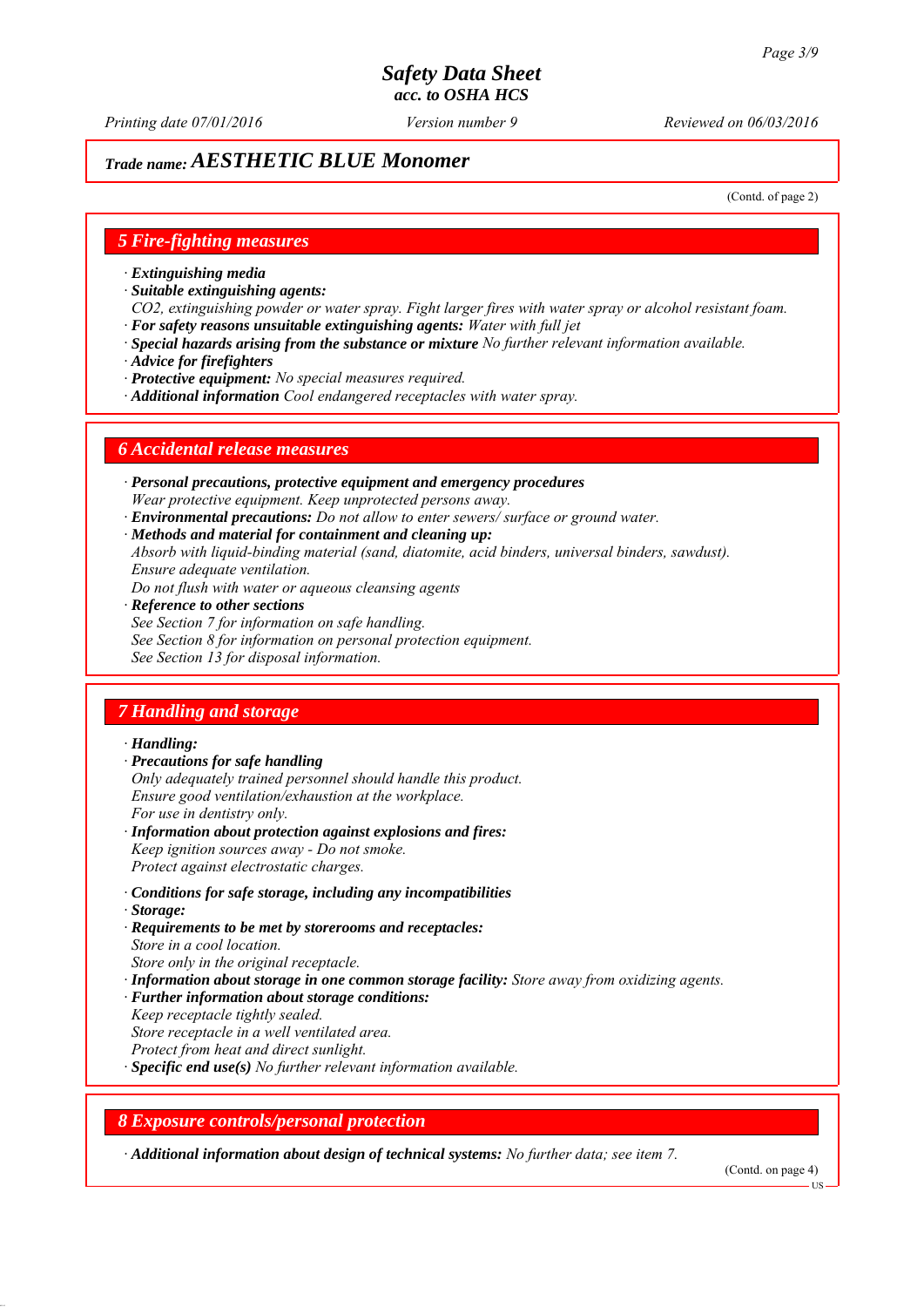*Printing date 07/01/2016 Reviewed on 06/03/2016 Version number 9*

# *Trade name: AESTHETIC BLUE Monomer*

(Contd. of page 3)

|                                     | The following constituent is the only constituent of the product which has a PEL, TLV or other recommended<br>exposure limit.                                                                                                                                                                                                                                                                                                                                                                                                                                                                                                                     |
|-------------------------------------|---------------------------------------------------------------------------------------------------------------------------------------------------------------------------------------------------------------------------------------------------------------------------------------------------------------------------------------------------------------------------------------------------------------------------------------------------------------------------------------------------------------------------------------------------------------------------------------------------------------------------------------------------|
|                                     | At this time, the remaining constituent has no known exposure limits.                                                                                                                                                                                                                                                                                                                                                                                                                                                                                                                                                                             |
|                                     | CAS: 80-62-6 methyl methacrylate                                                                                                                                                                                                                                                                                                                                                                                                                                                                                                                                                                                                                  |
|                                     | PEL Long-term value: 410 mg/m <sup>3</sup> , 100 ppm                                                                                                                                                                                                                                                                                                                                                                                                                                                                                                                                                                                              |
|                                     | REL Long-term value: $410$ mg/m <sup>3</sup> , $100$ ppm                                                                                                                                                                                                                                                                                                                                                                                                                                                                                                                                                                                          |
|                                     | $TLV$ Short-term value: 410 mg/m <sup>3</sup> , 100 ppm                                                                                                                                                                                                                                                                                                                                                                                                                                                                                                                                                                                           |
|                                     | Long-term value: $205$ mg/m <sup>3</sup> , 50 ppm<br><i>DSEN</i>                                                                                                                                                                                                                                                                                                                                                                                                                                                                                                                                                                                  |
|                                     | · Additional information: The lists that were valid during the creation were used as basis.                                                                                                                                                                                                                                                                                                                                                                                                                                                                                                                                                       |
| Filter A1<br>Filter A2<br>Filter A3 | <b>Exposure controls</b><br>· Personal protective equipment:<br>General protective and hygienic measures:<br>Usual hygienic measures for dental practice and dental laboratories.<br>Keep away from foodstuffs, beverages and feed.<br>Immediately remove all soiled and contaminated clothing.<br>Wash hands before breaks and at the end of work.<br>Avoid contact with the eyes and skin.<br>Do not inhale gases / fumes / aerosols.<br>Breathing equipment: Use suitable respiratory protective device in case of insufficient ventilation.<br>· Recommended filter device for short term use:<br>· Protection of hands:<br>Protective gloves |
|                                     | After use of gloves apply skin-cleaning agents and skin cosmetics.<br>· Material of gloves<br>Butyl rubber, BR                                                                                                                                                                                                                                                                                                                                                                                                                                                                                                                                    |
|                                     | Selection of the glove material on consideration of the penetration times, rates of diffusion and the<br>degradation<br>· Penetration time of glove material                                                                                                                                                                                                                                                                                                                                                                                                                                                                                      |
| observed.                           | The exact break through time has to be found out by the manufacturer of the protective gloves and has to be<br>$\cdot$ Not suitable are gloves made of the following materials:                                                                                                                                                                                                                                                                                                                                                                                                                                                                   |
|                                     | Commercial medical gloves do not provide protection against the sensitizing effect of methacrylates.<br>$\cdot$ Eye protection:                                                                                                                                                                                                                                                                                                                                                                                                                                                                                                                   |
|                                     | Tightly sealed goggles                                                                                                                                                                                                                                                                                                                                                                                                                                                                                                                                                                                                                            |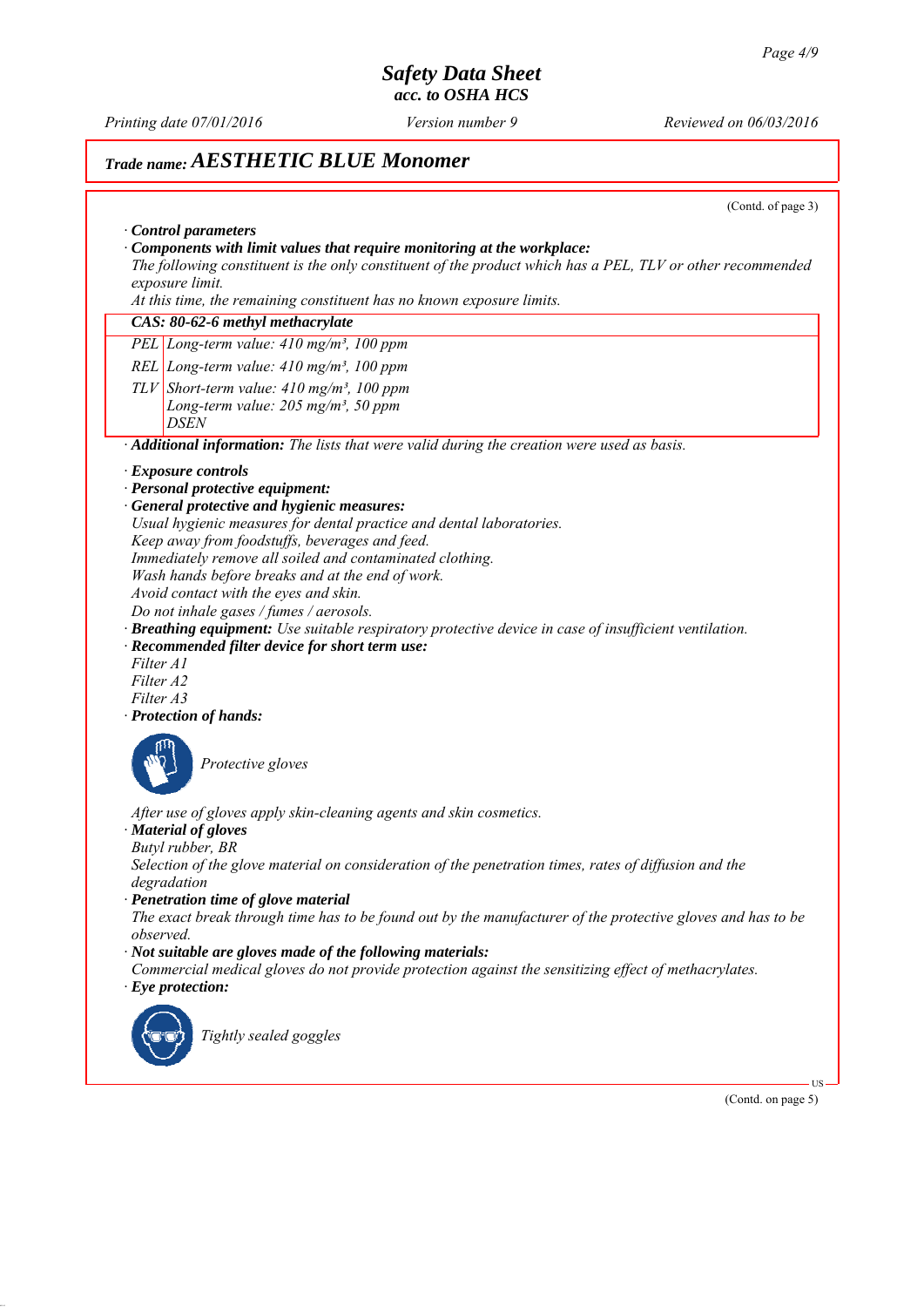*Printing date 07/01/2016 Reviewed on 06/03/2016 Version number 9*

# *Trade name: AESTHETIC BLUE Monomer*

(Contd. of page 4)

| <b>9 Physical and chemical properties</b>                                               |                                                                                               |  |
|-----------------------------------------------------------------------------------------|-----------------------------------------------------------------------------------------------|--|
| · Information on basic physical and chemical properties                                 |                                                                                               |  |
| <b>General Information</b>                                                              |                                                                                               |  |
| $\cdot$ Appearance:                                                                     |                                                                                               |  |
| Form:                                                                                   | Fluid                                                                                         |  |
| Color:                                                                                  | Colorless                                                                                     |  |
| · Odor:                                                                                 | Pungent                                                                                       |  |
| · Odor threshold:                                                                       | Not determined.                                                                               |  |
| $\cdot$ pH-value:                                                                       | Not determined.                                                                               |  |
| $\cdot$ Change in condition                                                             |                                                                                               |  |
| Melting point/Melting range:                                                            | $-48 °C$ (-54 °F)                                                                             |  |
| <b>Boiling point/Boiling range:</b>                                                     | 101 °C (214 °F)                                                                               |  |
| · Flash point:                                                                          | $10 \degree C$ (50 $\degree F$ )                                                              |  |
| · Ignition temperature:                                                                 | 430 °C (806 °F)                                                                               |  |
| · Auto igniting:                                                                        | Product is not selfigniting.                                                                  |  |
| · Danger of explosion:                                                                  | Product is not explosive. However, formation of explosive air/vapor<br>mixtures are possible. |  |
| · Explosion limits:                                                                     |                                                                                               |  |
| Lower:                                                                                  | 2.1 Vol $\%$                                                                                  |  |
| <b>Upper:</b>                                                                           | 12.5 Vol %                                                                                    |  |
| $\cdot$ Vapor pressure at 20 $\cdot$ C (68 $\cdot$ F):                                  | 47 hPa (35 mm Hg)                                                                             |  |
| $\cdot$ Density at 20 $\cdot$ C (68 $\cdot$ F):                                         | $0.943$ g/cm <sup>3</sup> (7.869 lbs/gal)                                                     |  |
| $\cdot$ Relative density                                                                | Not determined.                                                                               |  |
| · Vapor density                                                                         | Not determined.                                                                               |  |
| $\cdot$ Evaporation rate                                                                | Not determined.                                                                               |  |
| · Solubility in / Miscibility with<br>Water at 20 $\textdegree$ C (68 $\textdegree$ F): | $1.6$ g/l                                                                                     |  |
| · Partition coefficient (n-octanol/water): Not determined.                              |                                                                                               |  |
| · Viscosity:                                                                            |                                                                                               |  |
| Dynamic:                                                                                | Not determined.                                                                               |  |
| Kinematic:                                                                              | Not determined.                                                                               |  |
| Other information                                                                       | No further relevant information available.                                                    |  |

### *10 Stability and reactivity*

*∙ Reactivity No further relevant information available.*

- *∙ Chemical stability Stable under normal handling and storage conditions.*
- *∙ Thermal decomposition / conditions to be avoided: No decomposition if used according to specifications.*
- *∙ Possibility of hazardous reactions*

*Forms explosive gas mixture with air.*

*Reacts with strong oxidizing agents.*

*Exothermic polymerization.*

- *∙ Conditions to avoid No further relevant information available.*
- *∙ Incompatible materials: No further relevant information available.*
- *∙ Hazardous decomposition products: None under normal conditions of storage and use.*

(Contd. on page 6)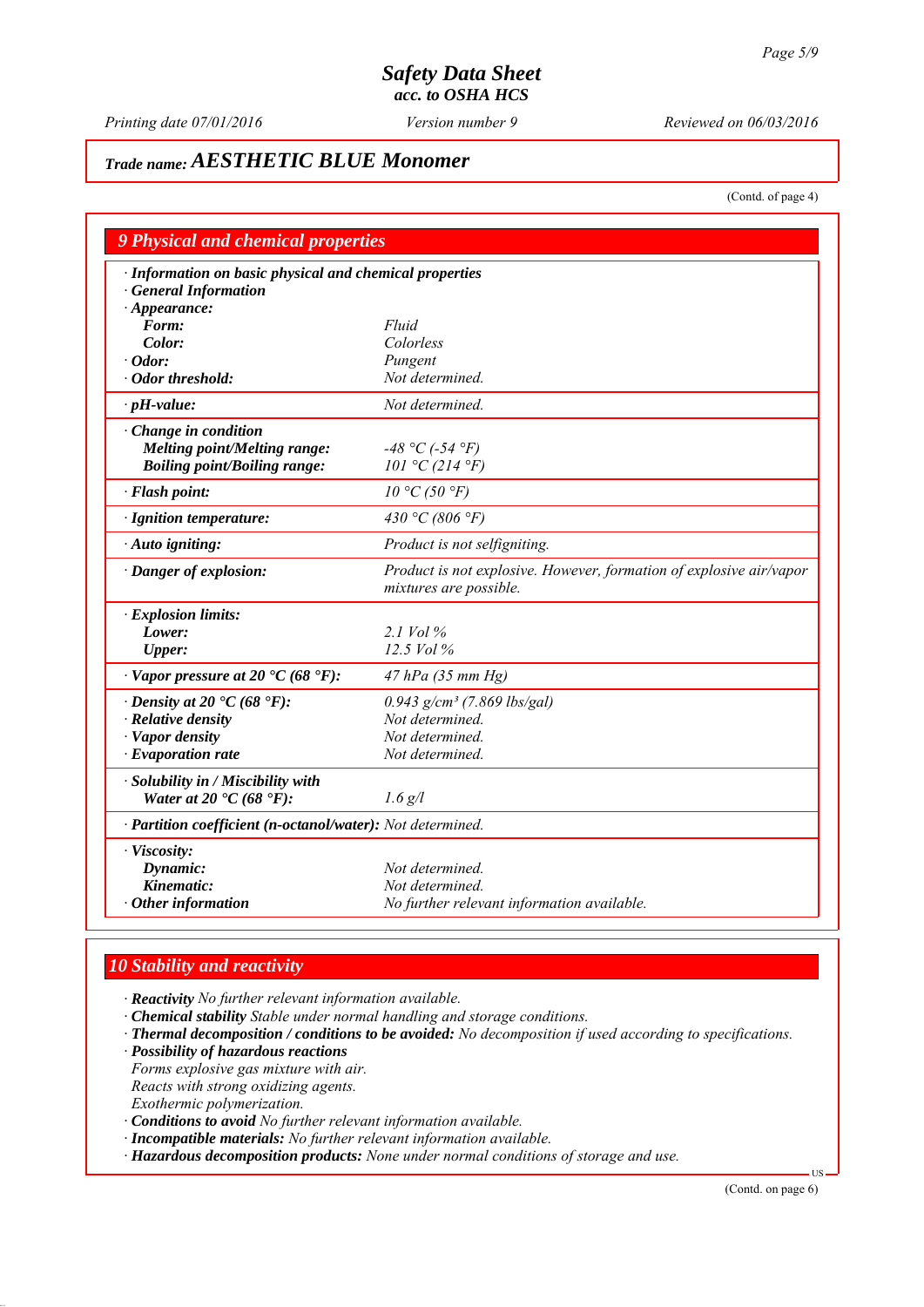*Printing date 07/01/2016 Reviewed on 06/03/2016 Version number 9*

# *Trade name: AESTHETIC BLUE Monomer*

(Contd. of page 5)

#### *11 Toxicological information*

*∙ Information on toxicological effects*

*∙ Acute toxicity:*

*∙ LD/LC50 values that are relevant for classification:*

*CAS: 80-62-6 methyl methacrylate*

*Oral LD50 7872 mg/kg (rat)*

*∙ on the skin: Irritant to skin and mucous membranes.*

*∙ on the eye: No irritating effect.*

*∙ Sensitization: Sensitization possible through skin contact.*

*∙ Additional toxicological information: No further relevant information available.*

*∙ Carcinogenic categories*

#### *∙ IARC (International Agency for Research on Cancer)*

*CAS: 80-62-6 methyl methacrylate 3* 

*∙ NTP (National Toxicology Program)*

*None of the ingredients is listed.*

*∙ OSHA-Ca (Occupational Safety & Health Administration)*

*None of the ingredients is listed.*

#### *12 Ecological information*

*∙ Toxicity*

*∙ Aquatic toxicity: No further relevant information available.*

- *∙ Persistence and degradability No further relevant information available.*
- *∙ Behavior in environmental systems:*
- *∙ Bioaccumulative potential No further relevant information available.*
- *∙ Mobility in soil No further relevant information available.*
- *∙ Additional ecological information:*

*∙ General notes:*

*Water hazard class 1 (Self-assessment): slightly hazardous for water*

*Do not allow product to reach ground water, water course or sewage system.*

*∙ Results of PBT and vPvB assessment*

- *∙ PBT: Not applicable.*
- *∙ vPvB: Not applicable.*

*∙ Other adverse effects No further relevant information available.*

# *13 Disposal considerations*

*∙ Waste treatment methods*

*∙ Recommendation:*

*Must not be disposed of together with household garbage. Do not allow product to reach sewage system. Take to an approved landfill or a waste incineration plant, under conditions approved by the local authority.*

*∙ Uncleaned packagings:*

*∙ Recommendation: Disposal must be made according to official regulations.*

(Contd. on page 7)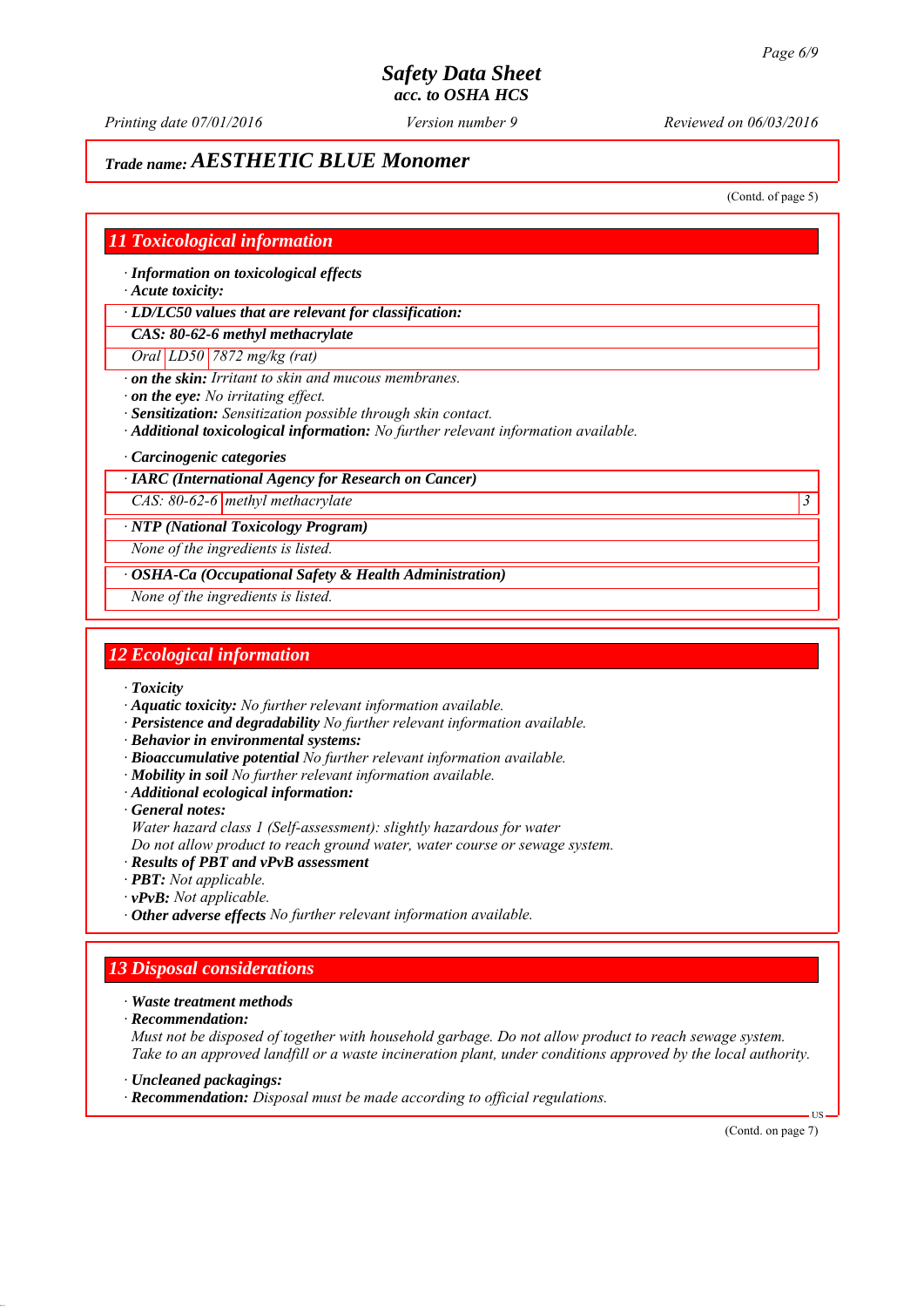*Printing date 07/01/2016 Reviewed on 06/03/2016 Version number 9*

# *Trade name: AESTHETIC BLUE Monomer*

(Contd. of page 6)

| <b>14 Transport information</b>                                                     |                                                                                                                                    |
|-------------------------------------------------------------------------------------|------------------------------------------------------------------------------------------------------------------------------------|
| $\cdot$ UN-Number<br>· DOT, ADR, RID, ADN, IMDG, IATA                               | <b>UN1247</b>                                                                                                                      |
| · UN proper shipping name<br>$\cdot$ DOT<br>$\cdot$ ADR/RID/ADN<br>· IMDG, IATA     | Methyl methacrylate monomer, stabilized<br>1247 Methyl methacrylate monomer, stabilized<br>METHYL METHACRYLATE MONOMER, STABILIZED |
| · Transport hazard class(es)                                                        |                                                                                                                                    |
| $\cdot$ DOT                                                                         |                                                                                                                                    |
| · Class                                                                             | 3 Flammable liquids                                                                                                                |
| $\cdot$ Label                                                                       | 3<br>.                                                                                                                             |
| · ADR/RID/ADN                                                                       |                                                                                                                                    |
| · Class                                                                             |                                                                                                                                    |
| $\cdot$ Label                                                                       | 3 (F1) Flammable liquids<br>$\overline{3}$                                                                                         |
| · IMDG, IATA                                                                        |                                                                                                                                    |
| · Class                                                                             | 3 Flammable liquids                                                                                                                |
| $\cdot$ Label                                                                       | 3                                                                                                                                  |
| · Packing group<br>· DOT, ADR, RID, ADN, IMDG, IATA                                 | П                                                                                                                                  |
| · Environmental hazards:                                                            |                                                                                                                                    |
| $\cdot$ Marine pollutant:                                                           | N <sub>o</sub>                                                                                                                     |
| $\cdot$ Special precautions for user<br>· Danger code (Kemler):                     | Warning: Flammable liquids<br>339                                                                                                  |
| · EMS Number:                                                                       | $F-E$ , $S-D$                                                                                                                      |
| · Transport in bulk according to Annex II of<br><b>MARPOL73/78 and the IBC Code</b> | Not applicable.                                                                                                                    |
| · Transport/Additional information:                                                 |                                                                                                                                    |
| · ADR/RID/ADN<br>$\cdot$ Excepted quantities (EQ)                                   | Code: E2<br>Maximum net quantity per inner packaging: 30 ml<br>Maximum net quantity per outer packaging: 500 ml                    |
| $\cdot$ IMDG<br>$\cdot$ Limited quantities (LQ)                                     | $_{1L}$                                                                                                                            |
|                                                                                     | (Contd. on page 8)                                                                                                                 |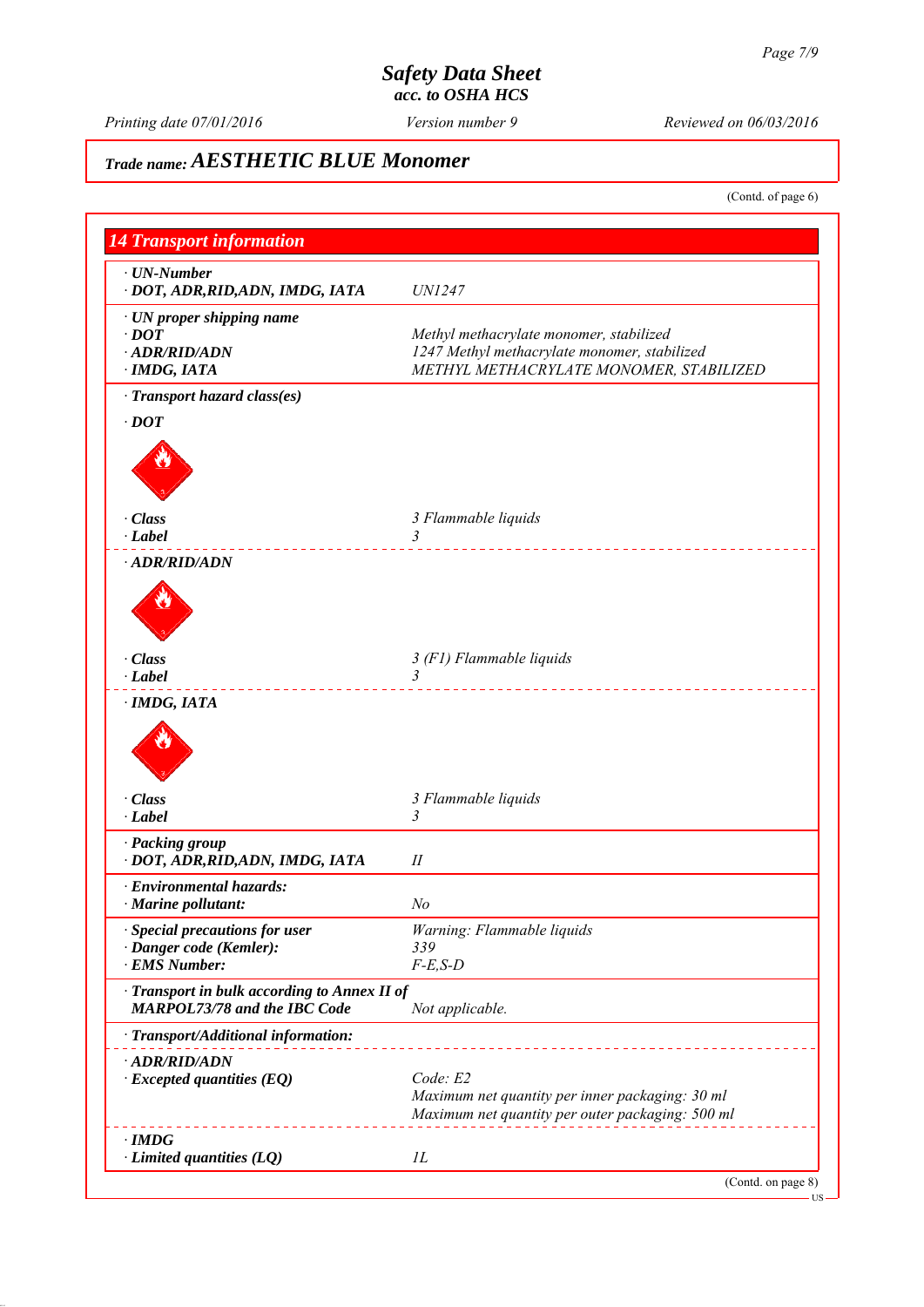*Printing date 07/01/2016 Reviewed on 06/03/2016 Version number 9*

# *Trade name: AESTHETIC BLUE Monomer*

|                                  | (Contd. of page 7)                                                                                             |
|----------------------------------|----------------------------------------------------------------------------------------------------------------|
| $\cdot$ Excepted quantities (EQ) | Code E2<br>Maximum net quantity per inner packaging: 30 ml<br>Maximum net quantity per outer packaging: 500 ml |
| · UN "Model Regulation":         | UN1247, Methyl methacrylate monomer, stabilized, 3, II                                                         |
|                                  |                                                                                                                |

#### *15 Regulatory information*

*∙ Safety, health and environmental regulations/legislation specific for the substance or mixture*

*∙ Sara*

*∙ Section 355 (extremely hazardous substances):*

*None of the ingredients is listed.*

*∙ Section 313 (Specific toxic chemical listings):*

*CAS: 80-62-6 methyl methacrylate*

*∙ TSCA (Toxic Substances Control Act):*

*All ingredients are listed.*

#### *∙ Proposition 65*

*∙ Chemicals known to cause cancer:*

*None of the ingredients is listed.*

*∙ Chemicals known to cause reproductive toxicity for females:*

*None of the ingredients is listed.*

*∙ Chemicals known to cause reproductive toxicity for males:*

*None of the ingredients is listed.*

*∙ Chemicals known to cause developmental toxicity:*

*None of the ingredients is listed.*

#### *∙ Carcinogenic categories*

*∙ EPA (Environmental Protection Agency)*

*CAS: 80-62-6 methyl methacrylate*  $NL$ 

*∙ TLV (Threshold Limit Value established by ACGIH)*

*CAS: 80-62-6 methyl methacrylate* A4<sup>4</sup>

*∙ NIOSH-Ca (National Institute for Occupational Safety and Health)*

*None of the ingredients is listed.*

*∙ GHS label elements*

*The product is classified and labeled according to the Globally Harmonized System (GHS). ∙ Hazard pictograms*



*∙ Signal word Danger*

*∙ Hazard-determining components of labeling: methyl methacrylate 1,4-butanediol dimethacrylate ∙ Hazard statements Highly flammable liquid and vapor.*